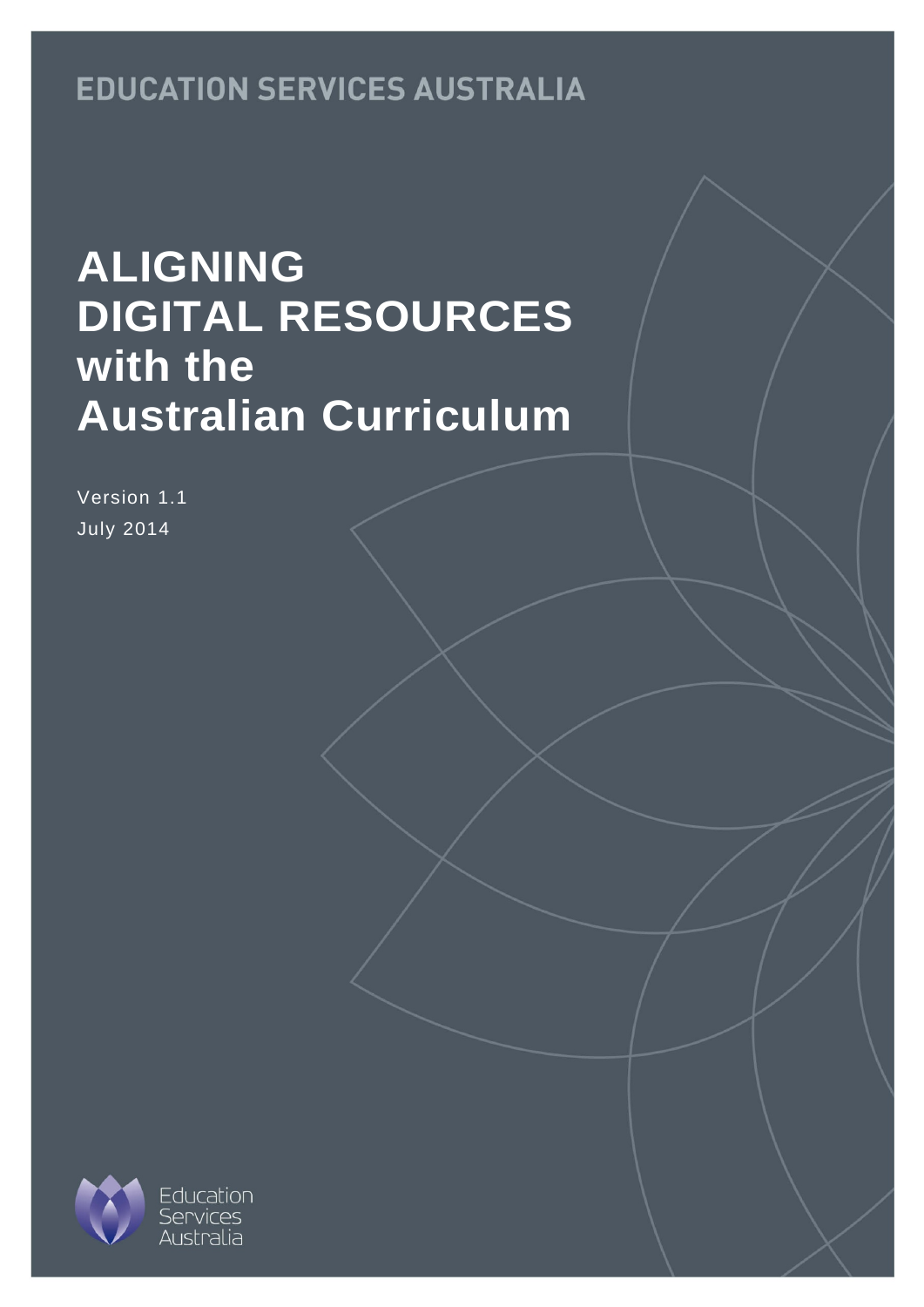#### **Disclaimer**

The material contained in *Aligning digital resources with the Australian Curriculum* is for general information purposes only. Any use of the material is at your own risk. To the extent permitted by law, Education Services Australia will not be liable for any loss or damage suffered as a result of any party relying upon *Aligning digital resources with the Australian Curriculum*.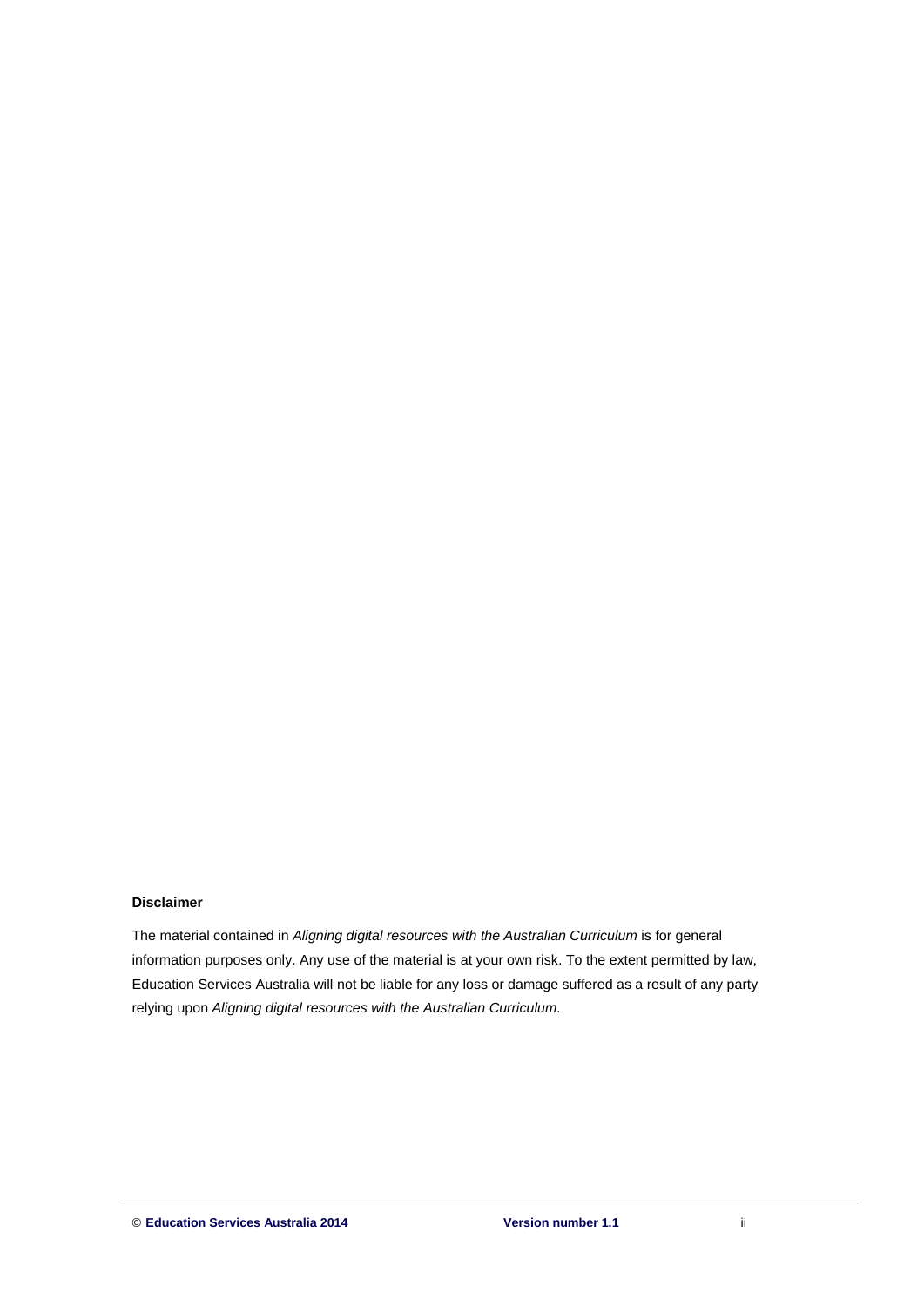#### **Contents**

| 1.0 |               | Aligning digital resources with the Australian Curriculum 1 |  |
|-----|---------------|-------------------------------------------------------------|--|
|     | 11            |                                                             |  |
|     | 12            |                                                             |  |
| 2.0 |               |                                                             |  |
|     | 21            |                                                             |  |
|     | $2.2^{\circ}$ |                                                             |  |
|     | 2.3           |                                                             |  |
|     | 2.4           |                                                             |  |
|     | 2.5           |                                                             |  |
|     | 2.6           |                                                             |  |
|     | 2.7           |                                                             |  |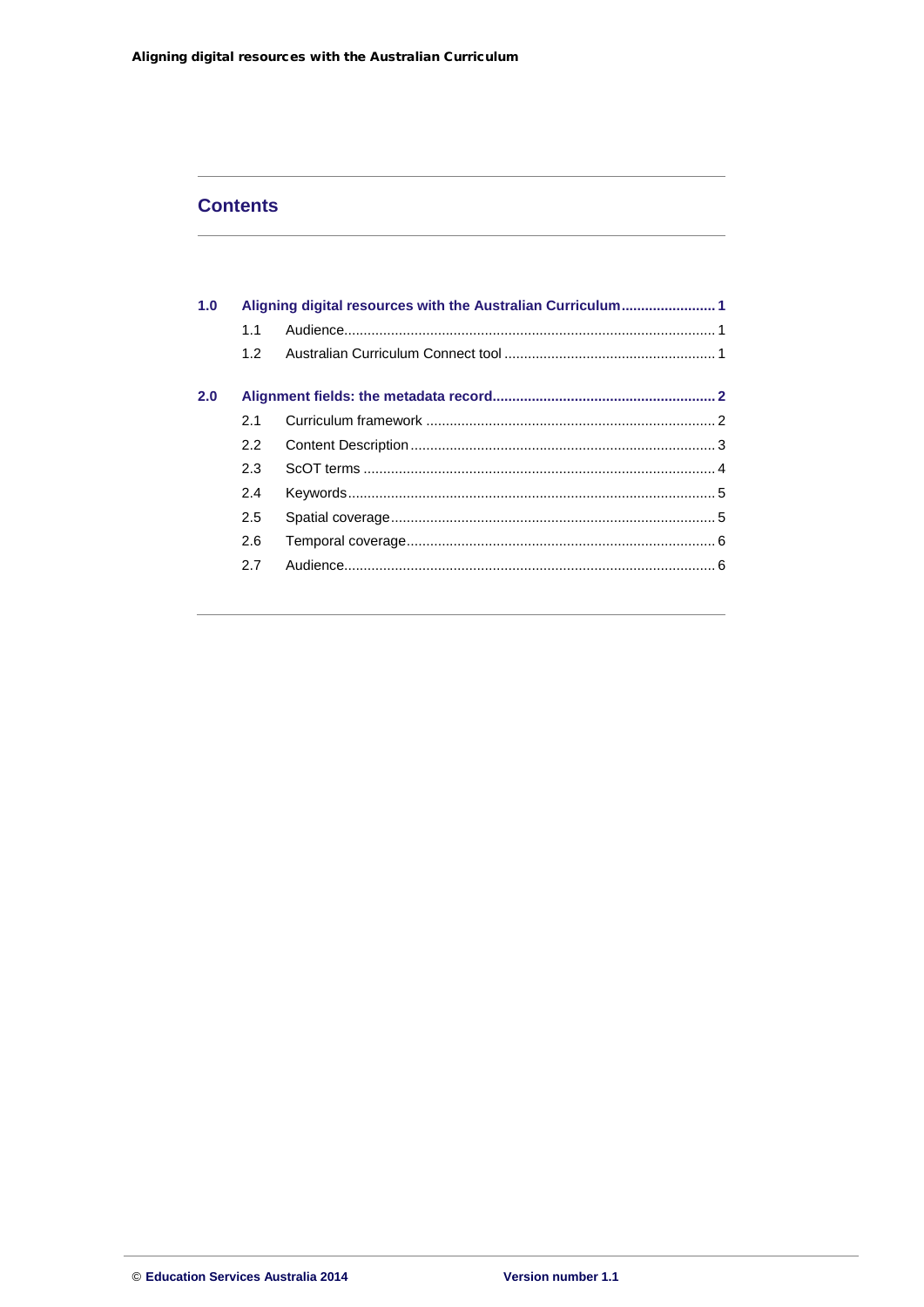Aligning digital resources with the Australian Curriculum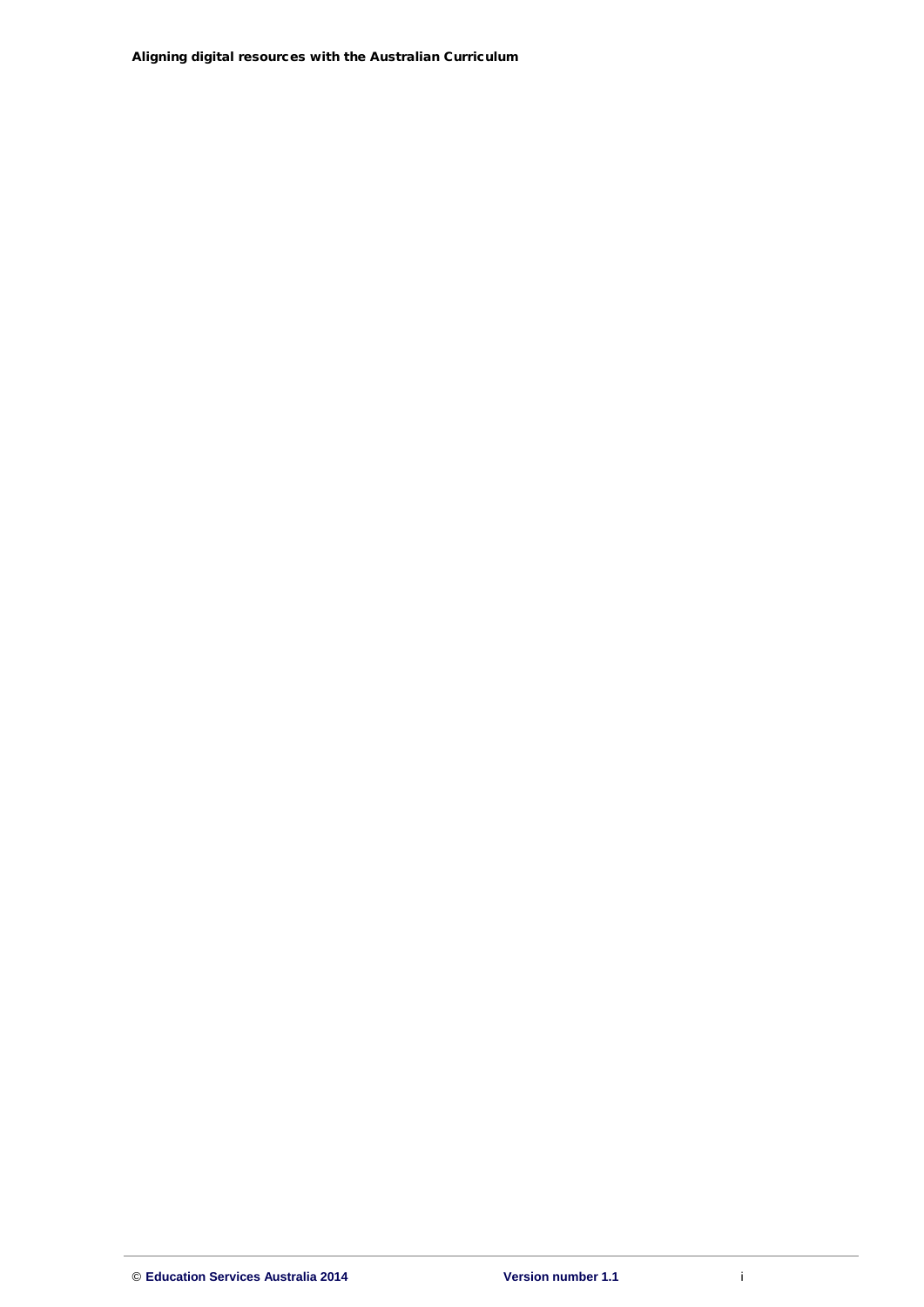### <span id="page-4-0"></span>**1.0 Aligning digital resources with the Australian Curriculum**

The purpose of this document is to provide guidelines for entering metadata into those fields relevant to the alignment of digital resources with the Australian Curriculum.

#### <span id="page-4-1"></span>**1.1 Audience**

The intended audience for this document includes people who prepare, enter or review metadata records including writers, subject matter experts, project managers, editors and validators.

#### <span id="page-4-2"></span>**1.2 Australian Curriculum Connect**

The introduction of the Australian Curriculum and the online search facility 'Australian Curriculum Connect' obliges Education Services Australia to ensure all digital resources are correctly and efficiently aligned with content descriptions in the Australian Curriculum.

The Australian Curriculum Connect (ACC) tool provides a new way of searching for digital resources by selecting content descriptions from the Australian Curriculum. To ensure relevant resources appear in the tool when a content description is selected, their metadata must be correctly aligned to the search terms used in the Australian Curriculum. Further, careful alignm ent of resources ensures they do not become clutter in ACC, appearing where they do not belong.

ACC can be found on Scootle [\(www.scootle.edu.au\)](http://www.scootle.edu.au/) by selecting the 'Find by Australian Curriculum' tab at the top of the screen:

The ACC tool links content descriptions in the Australian Curriculum to related resources in the national pool. For example, by selecting the 'View elaborations and matching resources' link in the year 4 mathematics content description 'Investigate equivalent fractions used in contexts (ACMNA077)' in ACC:



… the user is presented with digital resources that address the content description.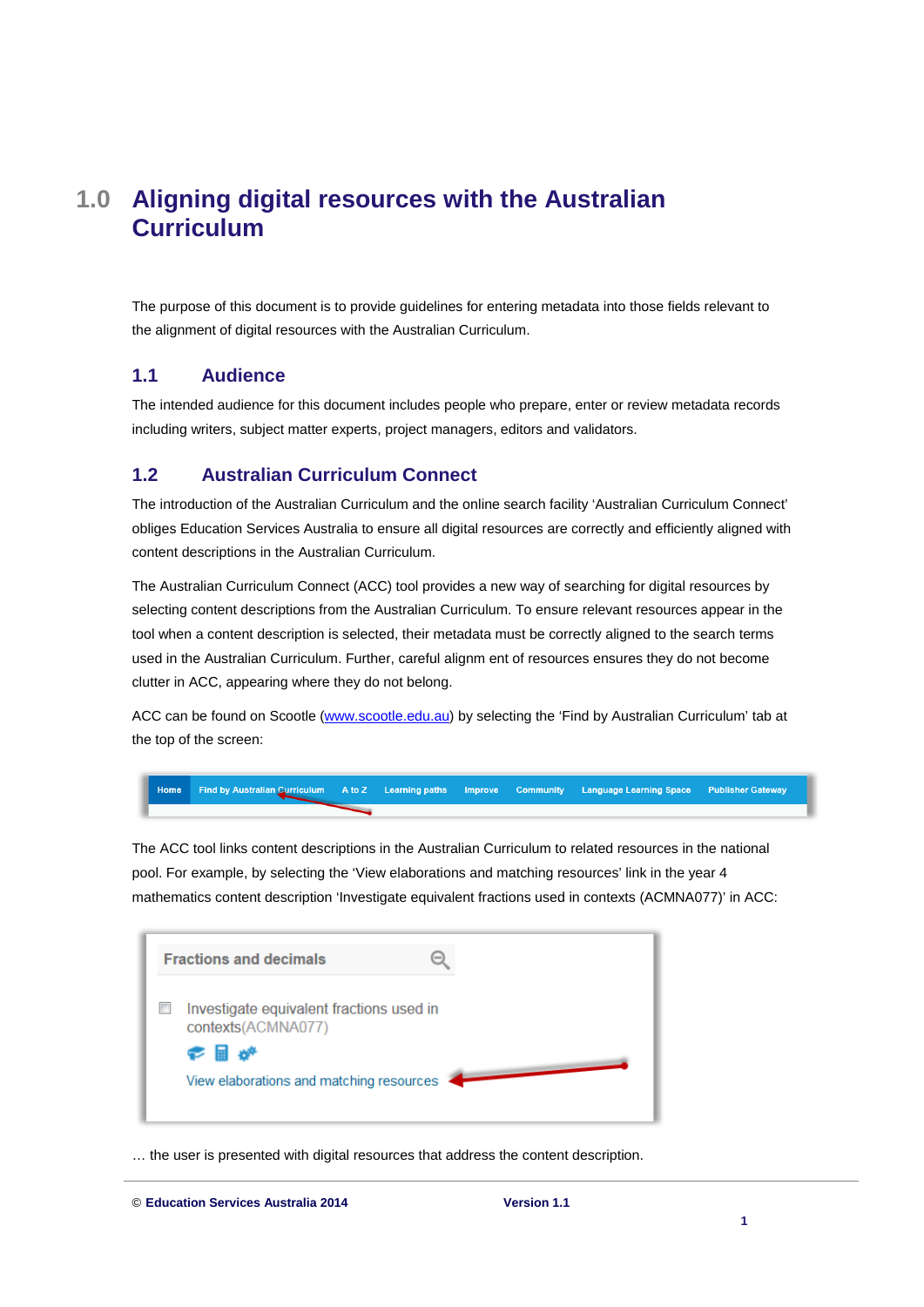## <span id="page-5-0"></span>**2.0 Alignment fields: the metadata record**

The relevant metadata elements for aligning digital resources to the Australian Curriculum are:

- Curriculum frameworks (Learning area/ Strand/ Subject etc)
- Content Description
- ScOT terms and keywords
- Spatial/ Temporal coverage
- Audience

#### <span id="page-5-1"></span>**2.1 Curriculum framework**

Choose the most specific element relevant in the Australian Curriculum framework. Refer to [http://vocabulary.curriculum.edu.au/framework/.](http://vocabulary.curriculum.edu.au/framework/)

In many instances, the most specific element is the Strand. However, in the Science Understanding strand, for example, more specific sub-strands can be found by selecting Science understanding in the Narrower Concept list:

| <b>Science</b><br>[Learning area] |                                                                                                                                                                                                                                                                                                                                                                                                                         |
|-----------------------------------|-------------------------------------------------------------------------------------------------------------------------------------------------------------------------------------------------------------------------------------------------------------------------------------------------------------------------------------------------------------------------------------------------------------------------|
| <b>URI</b>                        | http://vocabulary.curriculum.edu.au/framework/S                                                                                                                                                                                                                                                                                                                                                                         |
| Notation                          | S                                                                                                                                                                                                                                                                                                                                                                                                                       |
| Narrower Concept                  | Science as a human endeavour [Strand]<br>Science inquiry skills [Strand]<br>Science understanding [Strand]<br>Year $F-10$ :<br><b>Biological sciences [Sub-strand]</b><br>Chemical sciences [Sub-strand]<br>Earth and space sciences [Sub-strand]<br>Physical sciences [Sub-strand]<br>Year 11-12:<br>Biology [Subject]<br>Chemistry [Subject]<br>Earth and environmental science [Subject]<br><b>Physics [Subject]</b> |
| <b>Last Modified</b>              | 13 November 2013 [AEST: 06:33 PM]                                                                                                                                                                                                                                                                                                                                                                                       |

Learning areas may also be divided by Subject, and then further by Strand, as in the Technologies curriculum: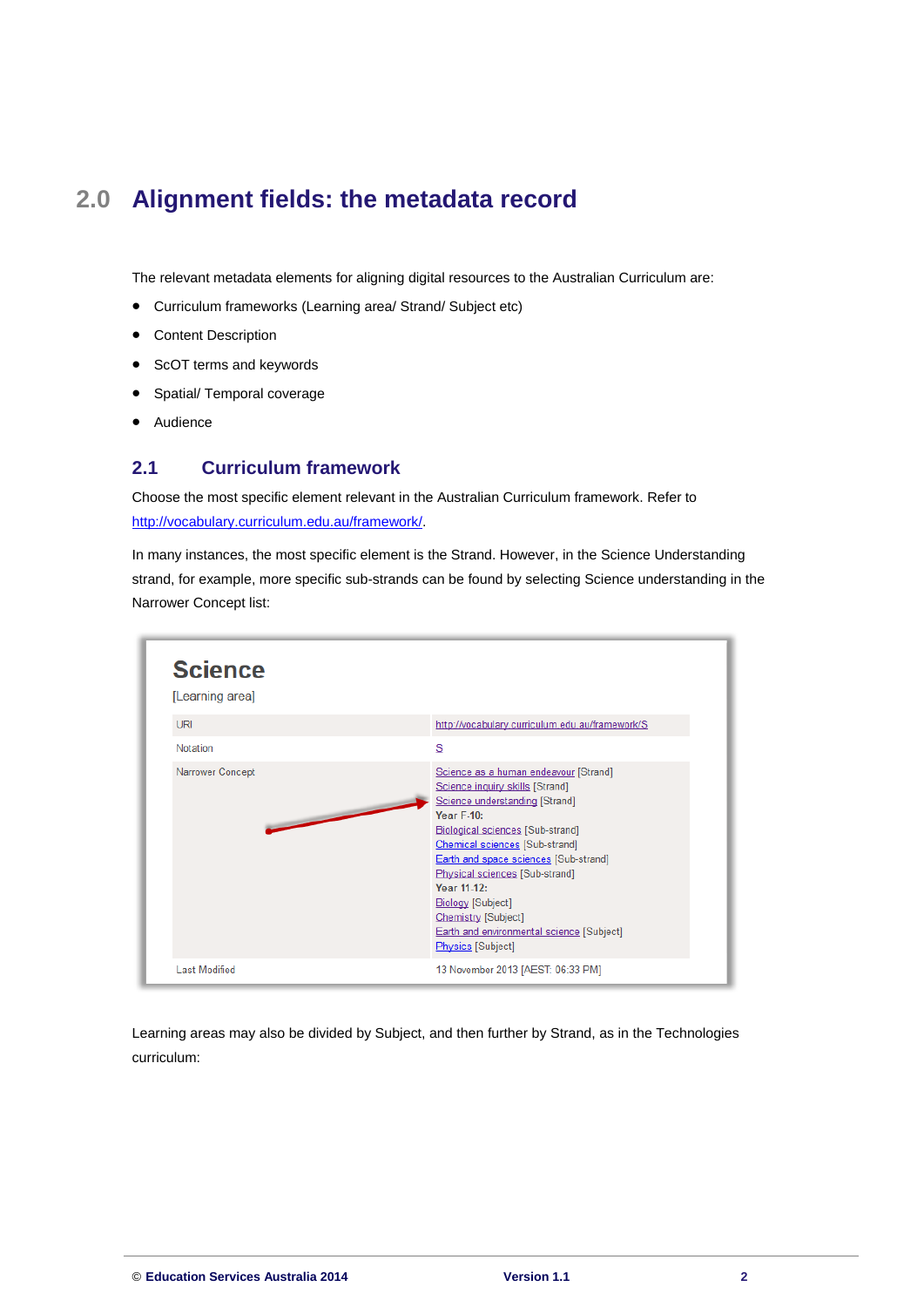| <b>Technologies</b><br>[Learning area] |                                                                                                                                                                                                                                                                                                                                                                                       |
|----------------------------------------|---------------------------------------------------------------------------------------------------------------------------------------------------------------------------------------------------------------------------------------------------------------------------------------------------------------------------------------------------------------------------------------|
| URI                                    | http://vocabulary.curriculum.edu.au/framework/T                                                                                                                                                                                                                                                                                                                                       |
| Scope Notes                            | Knowledge and understanding of materials, information,<br>systems, tools and equipment; technologies and society<br>including social, cultural and environmental<br>considerations. Applying thinking skills, including design<br>or computational thinking, to respond to needs,<br>opportunities or problems using technologies processes<br>and production and project management. |
| <b>Narrower Concept</b>                | Year $F-10$ :<br>Design and technologies [Subject]<br>Digital technologies [Subject]                                                                                                                                                                                                                                                                                                  |
| <b>Last Modified</b>                   | 13 November 2013 [AEST: 06:33 PM]                                                                                                                                                                                                                                                                                                                                                     |

Each learning area may be structured differently. Choose the most specific element (whether Strand, Subject, Sub-strand etc) relevant.

#### <span id="page-6-0"></span>**2.2 Content Description**

Content Descriptions make up the granular 'content' of curriculum frameworks. Identify any Australian Curriculum Content Description/s that are relevant to a digital resource. The Australian Curriculum website[, http://www.australiancurriculum.edu.au,](http://www.australiancurriculum.edu.au/) presents content descriptions organised by learning area, year level, strand and substrand. For example, to locate history content descriptions for year 7, select Humanities and Social Science > History from the F-10 Curriculum drop-down menu at the top of the screen:

| Curriculum                                                           | ᄐ                                                                                                                                                        |
|----------------------------------------------------------------------|----------------------------------------------------------------------------------------------------------------------------------------------------------|
| Jump to: F 1 2 3 4 5 6 7 8 9 10                                      |                                                                                                                                                          |
| Year <sub>7</sub>                                                    |                                                                                                                                                          |
| <b>Year 7 Level Description</b>                                      |                                                                                                                                                          |
| <b>The Ancient World</b>                                             |                                                                                                                                                          |
| BC (BCE) $-$ c.650 AD (CE). It was a                                 | The Year 7 curriculum provides a study of history from the time of the earliest human communities to the end of the ancient period, approximately 60 000 |
| Read full description >                                              |                                                                                                                                                          |
| <b>Year 7 Content Descriptions</b>                                   |                                                                                                                                                          |
| <b>Historical Knowledge and Understanding</b>                        | <b>Historical Skills</b>                                                                                                                                 |
| Overview of the ancient world                                        | Chronology, terms and concepts                                                                                                                           |
| The following content is to be taught as part of an overview for the | Sequence historical events, developments and periods (ACHHS205)                                                                                          |

Scroll down to Year 7 (or you can use the Filters presented near the top of the screen):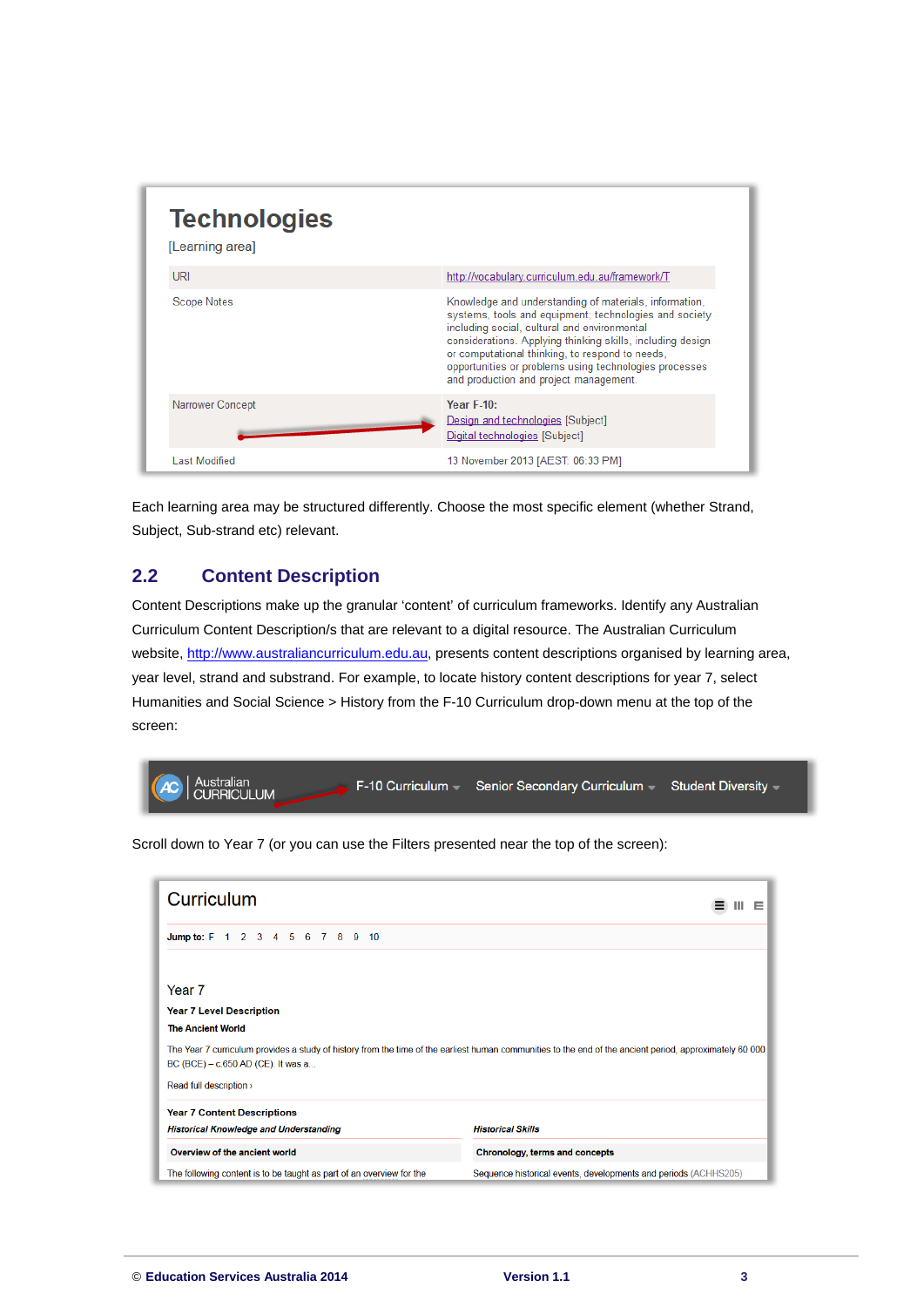Select a depth study or historical skill, eg The Asian World depth study, and select the content description relevant to the resource, eg The physical features of India …

| 3 The Asian world                                                                                                                                                            |                                                                                                                                                                             |
|------------------------------------------------------------------------------------------------------------------------------------------------------------------------------|-----------------------------------------------------------------------------------------------------------------------------------------------------------------------------|
| Students investigate ONE of these Asian societies in depth: China or India                                                                                                   |                                                                                                                                                                             |
| India                                                                                                                                                                        | China                                                                                                                                                                       |
| The physical features of India (such as fertile river plains) and how they<br>influenced the civilisation that developed there (ACDSEH006)                                   | The physical features of China (such as the Yellow River) and how they<br>influenced the civilisation that developed there (ACDSEH005)                                      |
| இல் சி                                                                                                                                                                       | ව ස                                                                                                                                                                         |
| Roles of key groups in Indian society in this period (such as kings.<br>emperors, priests, merchants, peasants), including the influence of law<br>and religion. (ACDSEH044) | Roles of key groups in Chinese society in this period (such as kings,<br>emperors, scholars, craftsmen, women), including the influence of law and<br>religion. (ACDSEH041) |
|                                                                                                                                                                              | er all                                                                                                                                                                      |

In this example, the text and ID of the content description that should be entered in the Content description field in the metadata manuscript is:

ACDSEH006 The physical features of India (such as fertile river plains) and how they influenced the civilisation that developed there.

If a resource addresses more than one content description, then the others should be listed as well.

It is very important that only those content descriptions that are addressed by the resource are considered. By 'addressed' we mean that teachers planning lessons around the content description/s would be pleased to discover the resource and would see its relevance.

#### <span id="page-7-0"></span>**2.3 ScOT terms**

ScOT terms are controlled keywords from the Schools Online Thesaurus, [http://scot.curriculum.edu.au/.](http://scot.curriculum.edu.au/index.html) In the ACC tool they provide an integral link between content descriptions and digital resources. The *ScOT cataloguing and indexing guide* a[t http://scot.curriculum.edu.au/indexinging.html](http://scot.curriculum.edu.au/indexinging.html) provides essential information for selecting ScOT terms.

Each content description in the Australian Curriculum has its own ScOT terms. These can be found by selecting the ID at the end of each content description:



When the ID is selected, a pop-up appears with the ScOT term/s appearing in the right-hand column.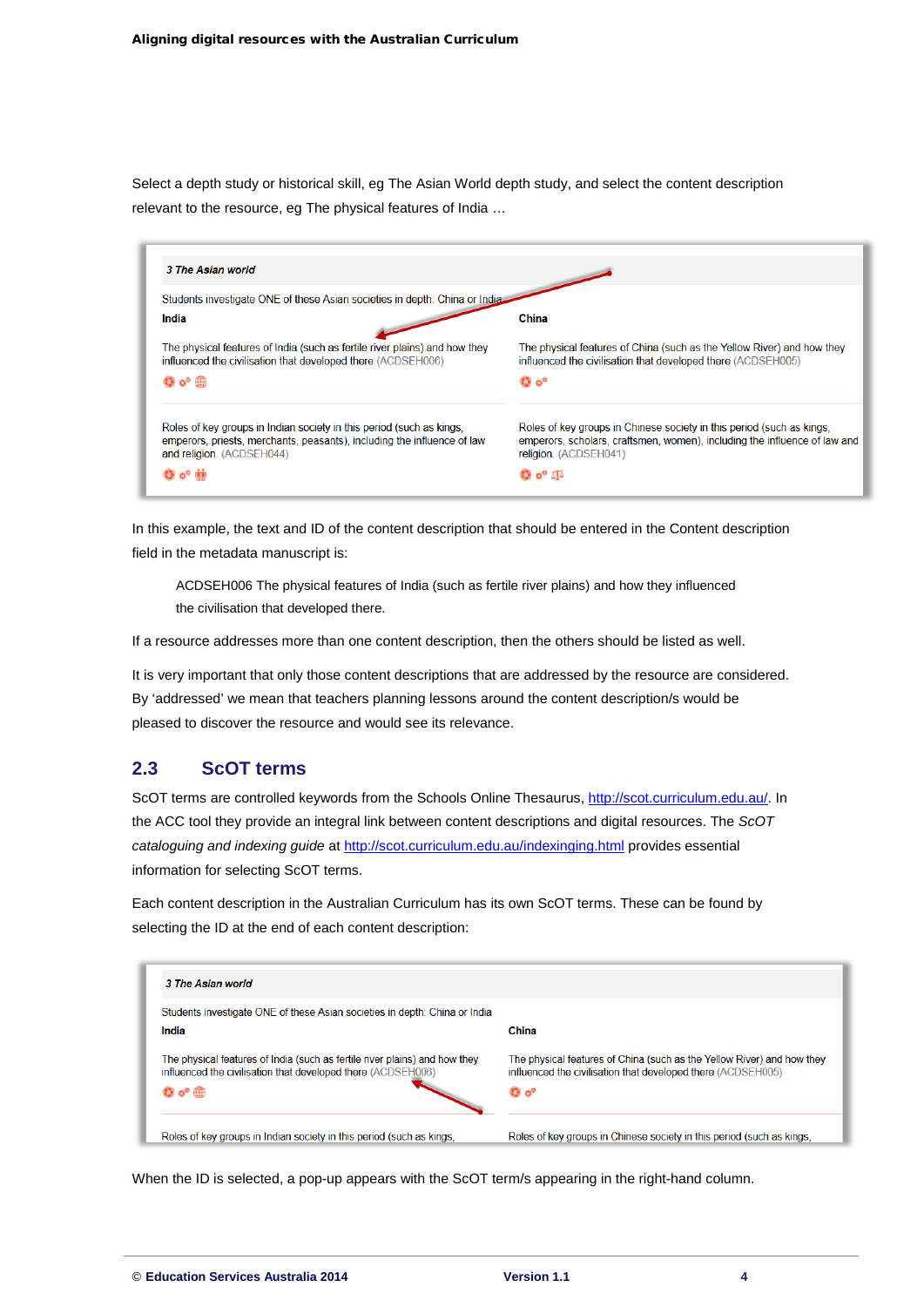

Including the content description's ScOT terms in the metadata record provides a strong link between the content description and the resource. However, only those ScOT terms that are relevant to the resource should be included. In this example, 'Ancient history' might not be relevant to the particular resource and should not be added.

Ensure that ScOT terms describe the resource adequately. Tips for selecting ScOT terms are outlined in section 4.3 of the *ScOT cataloguing and indexing guide*.

As a general rule, less is more and narrower is preferable. That is to say, the minimum number of ScOT terms that will facilitate the discoverability of a resource is usually best and, more often than not, a narrower ScOT term that describes a resource is better than a broader term (as described in the *ScOT cataloguing and indexing guide*).

#### <span id="page-8-0"></span>**2.4 Keywords**

This field includes terms that describe a resource and will enhance its discoverability, but are neither ScOT terms. Use Keywords to indicate personal or place names, or other proper nouns. Further, terms that are included in the resource Spatial coverage fields do not need to be entered as keywords.

#### <span id="page-8-1"></span>**2.5 Spatial coverage**

Where feasible, it is useful to add information in the Spatial coverage field, and for history resources in particular. It is also a useful field to include for other resources where relevant. If the resource features Australian content, please enter the relevant state or territory and particular location.

If the resource includes settings other than Australia, the country or countries should be listed in this field.

Please refer to Spatial coverage section under Idea in the Guide to metadata for more information at [http://www.ndlrn.edu.au/standards\\_for\\_digital\\_resources/metadata/guide\\_to\\_metadata.html.](http://www.ndlrn.edu.au/standards_for_digital_resources/metadata/guide_to_metadata.html)